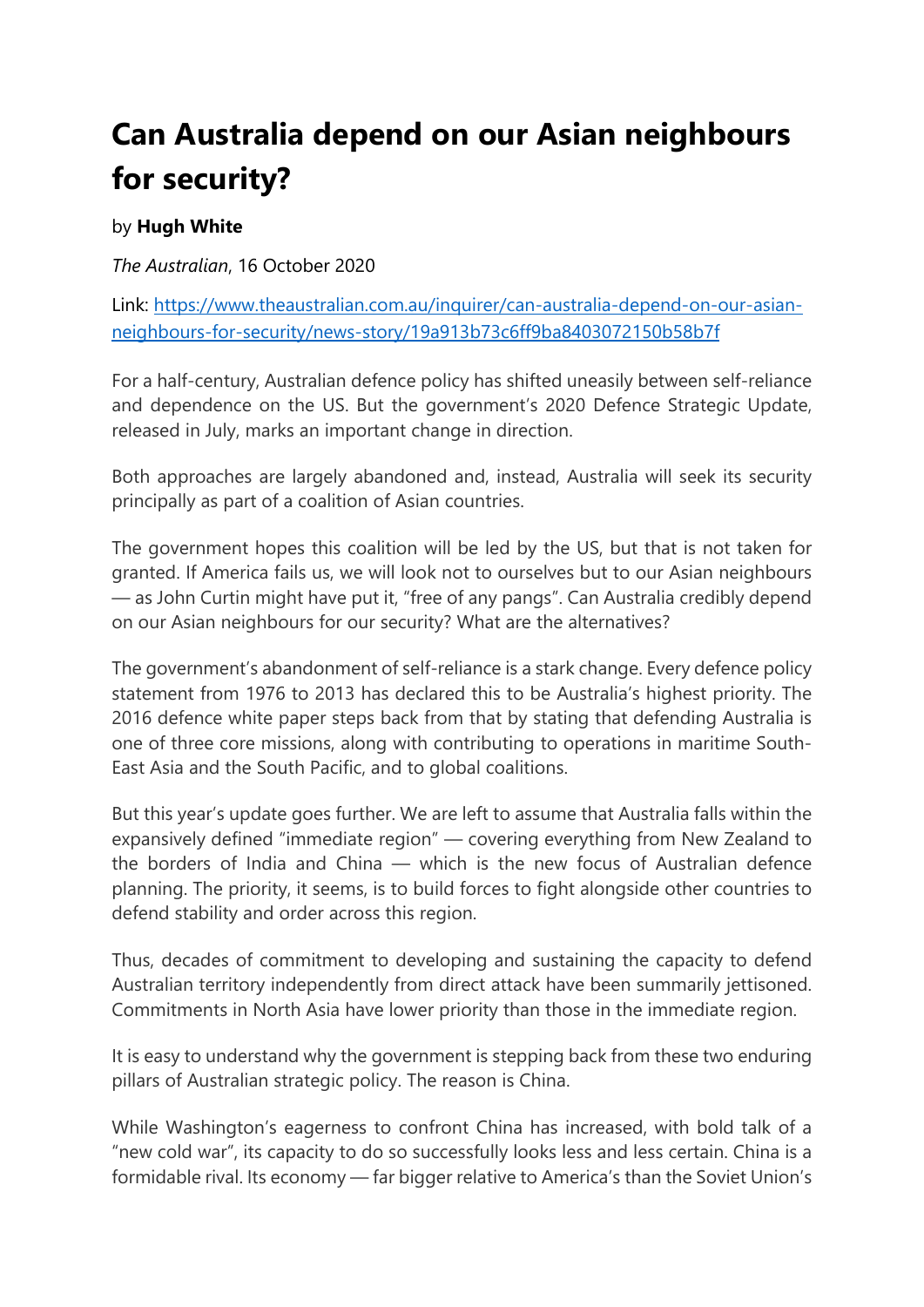ever was — makes it the most powerful adversary America has faced. Its massive and strategic investment in maritime forces has undermined US military superiority in the Western Pacific. Its huge trade footprint gives it immense diplomatic leverage. And it is deeply resolved to take America's place as the leading power in East Asia.

Nearly three years after declaring China to be its key strategic rival, Washington still has no coherent policy to resist this challenge. The reasons go deeper than the failings of the Trump administration. They go to the fundamental question of whether America needs to preserve its leadership role in Asia enough to justify the costs and risks of containing a rival as powerful as China in China's own back yard.

These are anxious times. Not since early 1942 have Australians felt so in need of allies yet been so unsure of their major ally. It is not surprising, then, that Canberra is eagerly, even desperately, looking for new protectors.

At first glance, our Asian neighbours seem promising partners. We live in a region full of countries that share our concerns about China. Some of them are already powerful, while others have clear potential. It makes sense to consider how they might help to keep us secure in the decades ahead.

The obvious idea is to use their strength to buttress America's dwindling power and resolve, drawing them together into a regional US-led coalition to contain China — in other words, an Asian NATO.

To many, the geopolitical logic appears so strong as to seem self-evident. Countries throughout Asia fear China's rising power and ambition to become the regional hegemon. They welcome America's role in balancing China's power and limiting its influence. Therefore, they will be eager to support America in doing that.

But while it is easy to agree that China's neighbours are all anxious about its growing reach, it is much harder to say what they are prepared to do about it. Broad gestures of diplomatic support don't thaw much ice in a cold war. China will bitterly resent and savagely punish those who oppose it. It has the capacity to impose high costs on its weaker neighbours. China's neighbours fear its growing power and ambitions, but do they fear it enough to drastically impair their relations with Beijing by joining a closeknit coalition against it? And to commit to war with China if one among them is attacked? It is far from clear that they do.

We can test this judgment by reflecting on how readily Australia would accept the costs and risks of an alliance against China. Would we be willing to contribute forces to support Japan in a war over the Senkaku/Diaoyu Islands? To support India in a clash in the Indian Ocean? To support the US in a military conflict over Taiwan? The government itself seems unsure, as we see in the way it downplays the prospect that Australia might contribute forces to conflicts in North Asia in the latest defence update.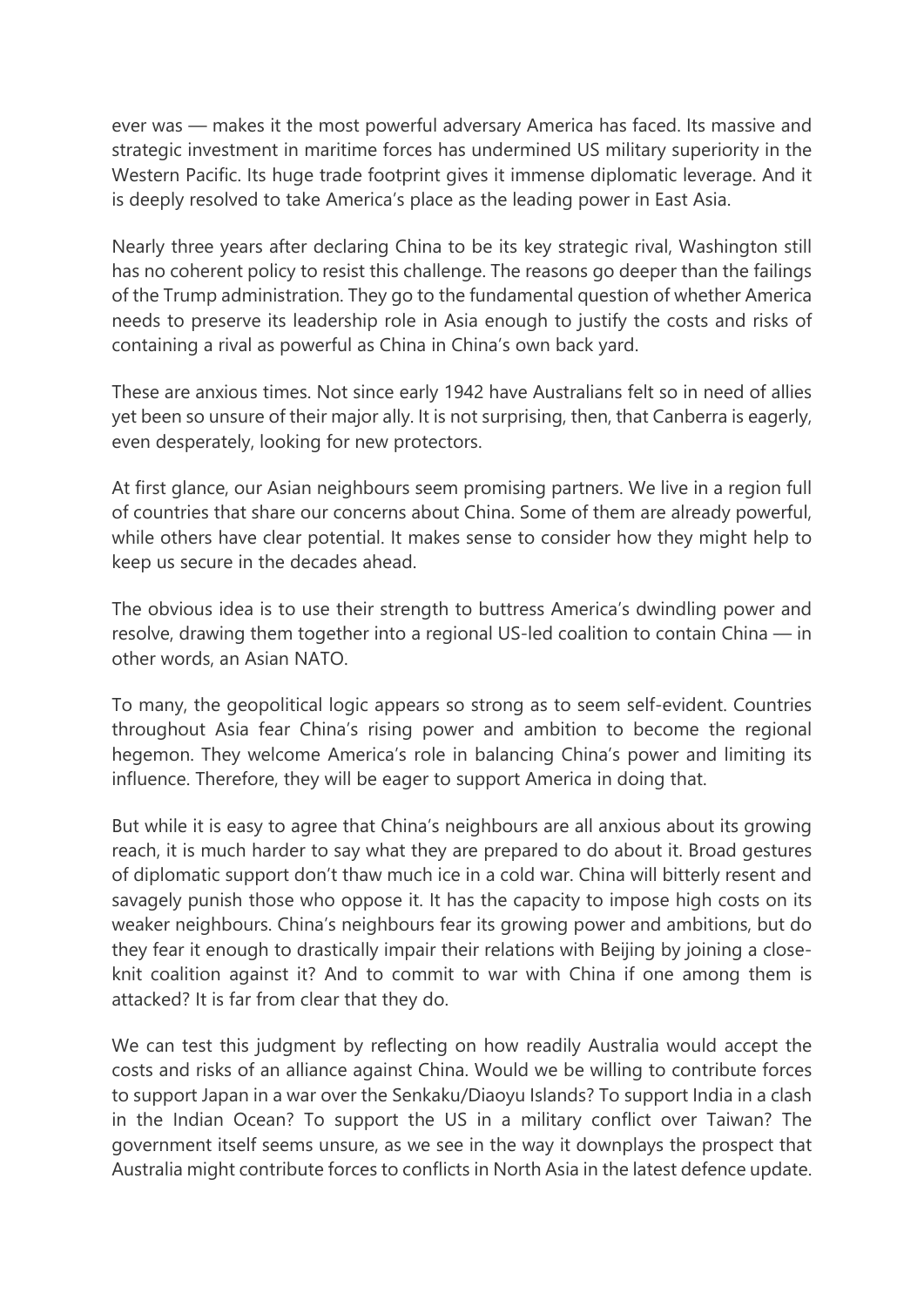The more closely one examines the government's hopes for a new regional coalition, the less viable the whole idea seems. The defence policy assumes that Australia can take on an array of new alliance commitments to fight in high-intensity conflicts against China without substantially increasing its forces. The update contains no commitments to significantly expand Australia's defence capabilities. The government suggests that Australia faces the most dangerous outlook since the 1930s yet plans to spend only the same share of gross domestic product on defence considered barely adequate in the optimistic 90s.

This curious complacency is also clear in the government's diplomatic plans. The update describes the steps that Canberra will take to deepen and strengthen Australia's defence and strategic relationships with Asian neighbours. It's striking that nothing proposed goes beyond what has already been done for years, even decades.

What should it be doing to prepare for the looming perils?

First, the government should acknowledge that for the first time in our history, as Western power in Asia is finally eclipsed, Australia must make its way alone and take responsibility for its own security in a way it has never had to before. Rather than stepping away from defence self-reliance as things get tougher, we must step into it.

Second, Australia should work to build the strongest linkages it can with the countries that could be of most value in the decades ahead. That means abandoning unrealistic ambitions for strategic partnerships with every country between Australia and China. Instead, Canberra should focus on the countries whose strategic interests converge most closely with Australia's. Indonesia stands out. Canberra could lay the groundwork for future co-operation and mutual support by starting a frank, serious and private conversation with Indonesian leaders about the strategic challenges both countries face.

Third, Australia should rethink its military strategy and defence budget to create forces that can defend Australia independently and provide real support to potential strategic partners.

Geography has done us a critical favour here. All our close neighbours are island nations and their defence, like ours, depends on maritime forces. The capabilities we should build to achieve maritime denial in our own defence would allow us to make a major contribution to defending the islands to our north as well.

Australia cannot take the military backing of other countries for granted in the difficult years ahead. It needs to be able to stand alone and to maximise the chances that it will find support from others. And this means it needs a much more radical rethink of defence planning than anything yet contemplated in Canberra.